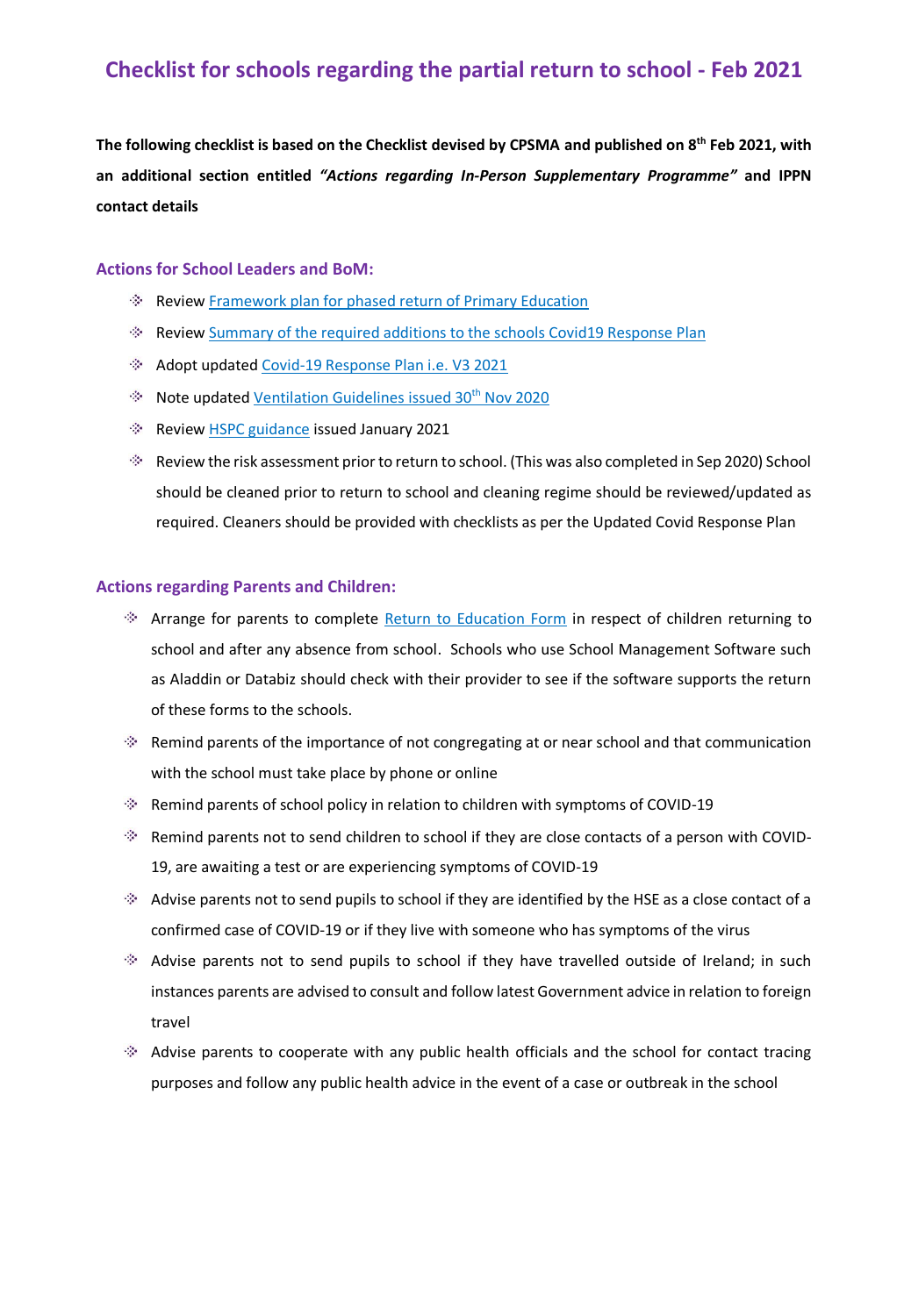# **Checklist for schools regarding the partial return to school - Feb 2021**

### **Actions regarding In-Person Supplementary Programme:**

- $\gg$  School Leaders will identify those children who would be eligible for this programme and bring it to the attention of their parents
- $\gg$  Complete Part 1 of th[e Claim Form](https://www.ippn.ie/index.php?option=com_mtree&task=att_download&link_id=6401&cf_id=24) and forward it to those parents who wish to participate Forward the relevant documents in relation to the Programme to those parents
- $\gg$  Contact all teachers and SNAs employed by the school and ascertain their availability to participate in the programme
- $\gg$  Support parents in securing the services of a teacher or SNA either from within the school staff or from among teachers or SNAs known to the school
- $\gg$  The following websites can be used to assist parents source teachers or SNAs
	- o [www.educatonposts.ie/notice/supprog](http://www.educatonposts.ie/notice/supprog)
	- o <https://ncse.ie/wp-content/uploads/2021/02/Supplementary-Programme-2021.pdf>
- $\Diamond$  Queries on the Programme can be addressed directly to the DE via the following e-mail:
	- o [supplementaryprogramme@educaton.gov.ie](mailto:supplementaryprogramme@educaton.gov.ie)

### **Actions regarding staff:**

- $\gg$  Ascertain from all staff in special schools and relevant staff in mainstream schools, if they will be returning to school
- Refer all staff to [Information Note 0005 /2021](http://ippn.ie/index.php?option=com_mtree&task=att_download&link_id=6410&cf_id=24) an[d Information Note 0006/2021](http://ippn.ie/index.php?option=com_mtree&task=att_download&link_id=6411&cf_id=24) re leave
- Allocate staff to provide remote support to children not returning to school
- All staff returning to work are required to complete the [updated Return to Work Form](http://www.ippn.ie/index.php?option=com_mtree&task=att_download&link_id=6418&cf_id=24) **\*\***
- Lead Worker/Deputy Lead Worker Representative are required to be available to answer staff concerns regarding return to school
- $\Diamond$  Staff should review issue[d HSPC guidance](http://www.ippn.ie/index.php?option=com_mtree&task=att_download&link_id=6416&cf_id=24) issued in January 2021
- $\Diamond$  Staff should refresh the relevant [training](https://www.gov.ie/en/publication/dd7fb-induction-training-for-reopening-schools/) undertaken prior to September 2020 return
- $\gg$  Advise staff not to return to or attend school if they are identified by the HSE as a close contact of a confirmed case of COVID-19 or if they live with someone who has COVID symptoms
- Advise staff not to return or attend school if they have travelled outside of Ireland; in such instances staff are advised to consult and follow latest Government advice in relation to foreign travel
- Advise staff to cooperate with any public health officials and the school for contact tracing purposes and follow any public health advice in the event of a case or outbreak in the school